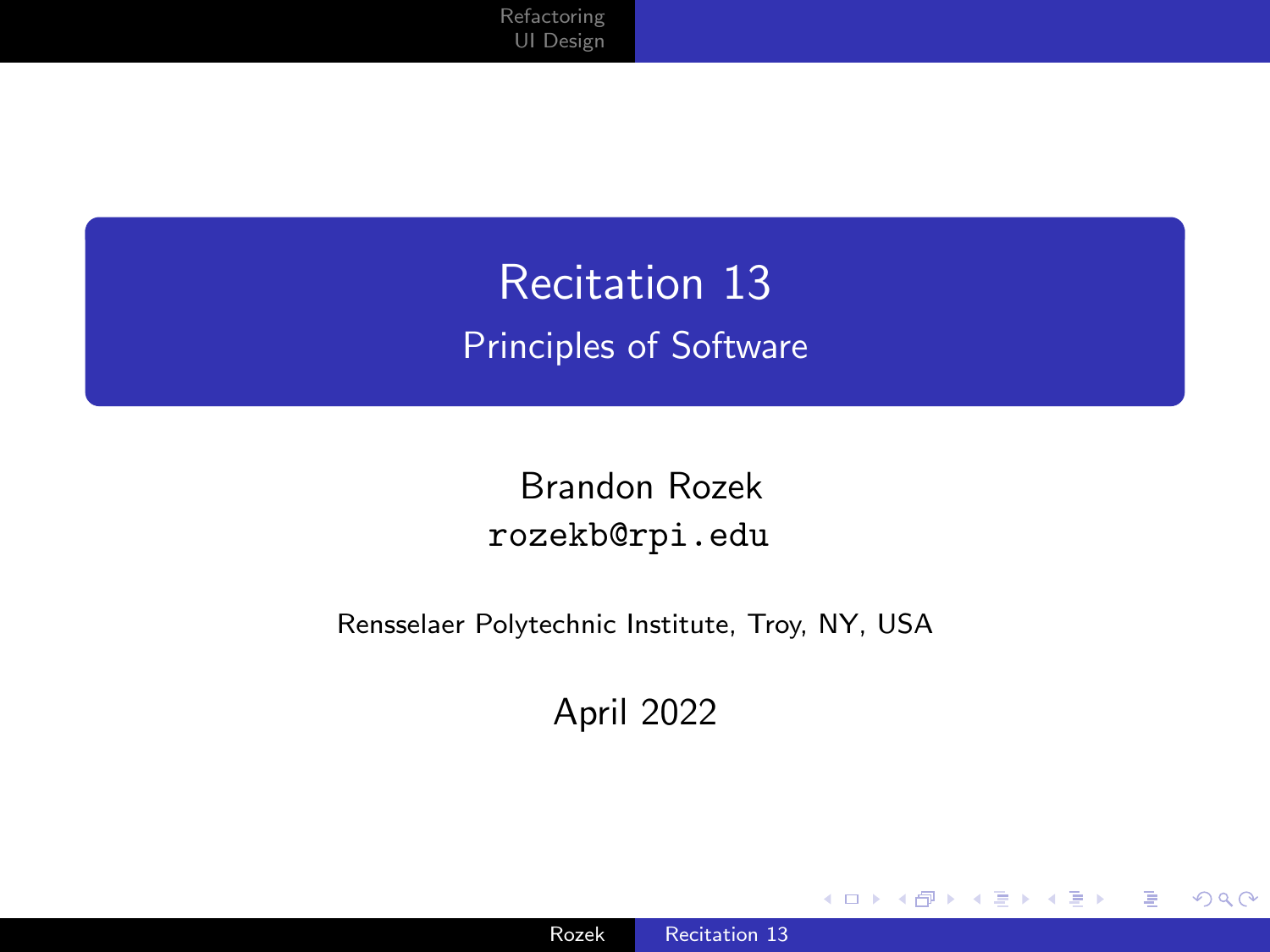[Refactoring](#page-2-0) [UI Design](#page-15-0)

## **Outline**

#### Two Things:

- **•** Refactoring
- UI Design

4 0 8

4 传 ) 4 ≣ E

活  $\,$ 

D.  $\prec$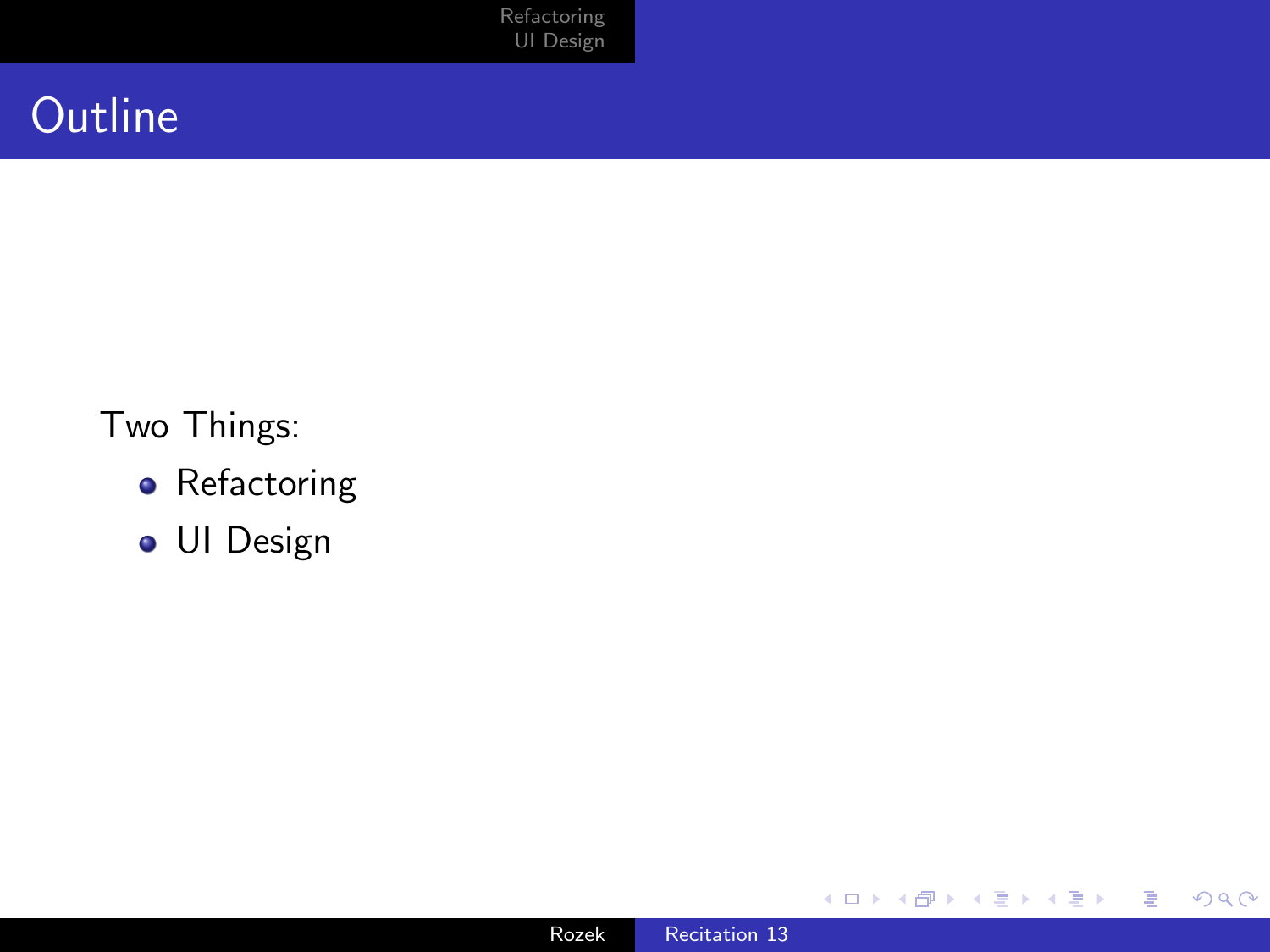## <span id="page-2-0"></span>Technical Debt

- Technical debt refers to the cost of picking a simpler solution as opposed to a maintainable one.
- As a project progresses, it may incur "interest" making it more difficult to implement changes.

Commonly caused by:

- **Business Pressures**
- Insufficient Specifications
- Tightly coupled components

つくい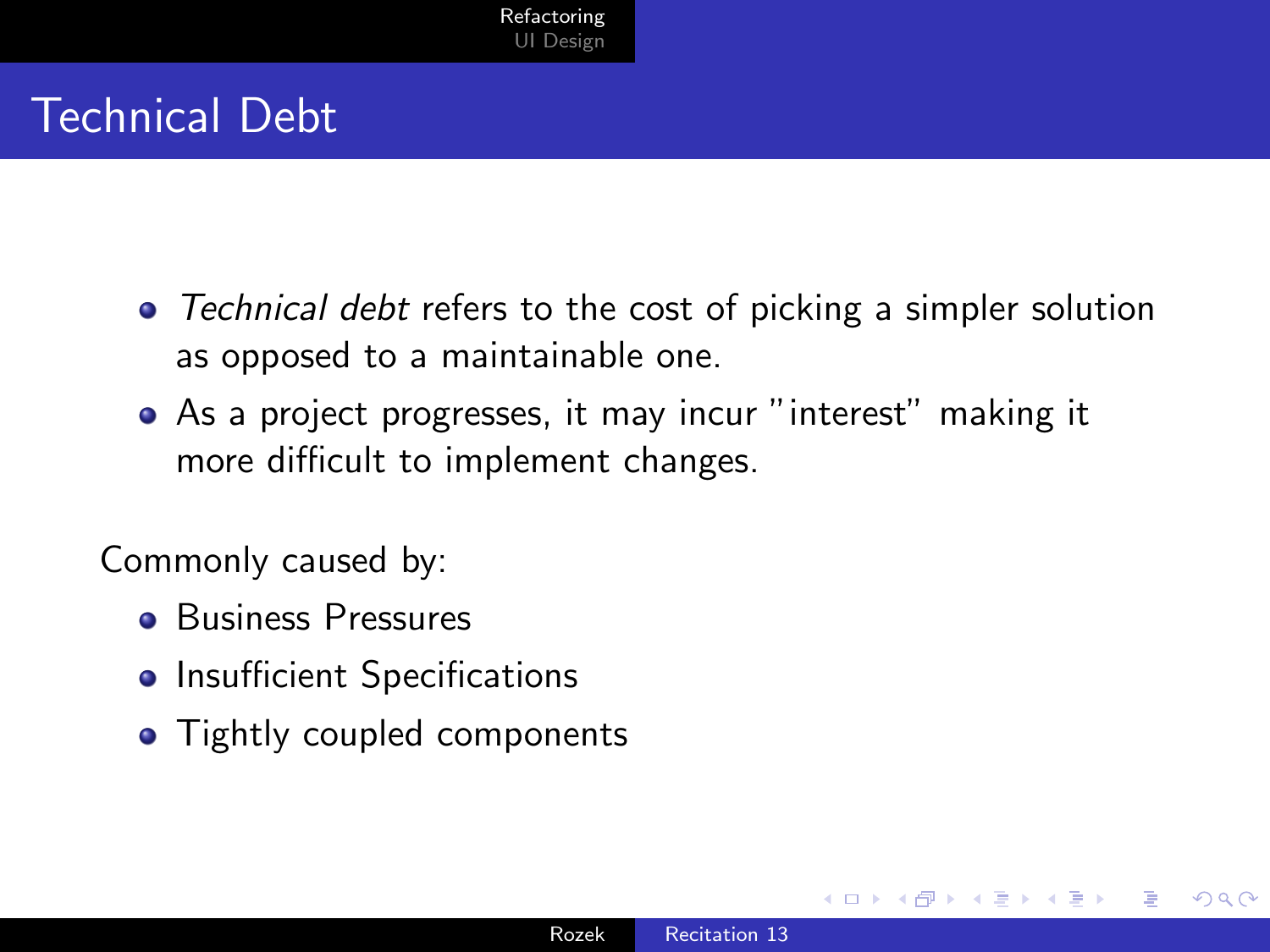#### Antipatterns

An anti-pattern is a common rseponse to a recurring problem that is usually ineffective or counterproductive.

Examples include:

- Big ball of mud: Lack of design
- **God Class: One class handles everything.**
- Poltergeists: Ephemeral controller classes that only exist to invoke other methods on classes.

つくい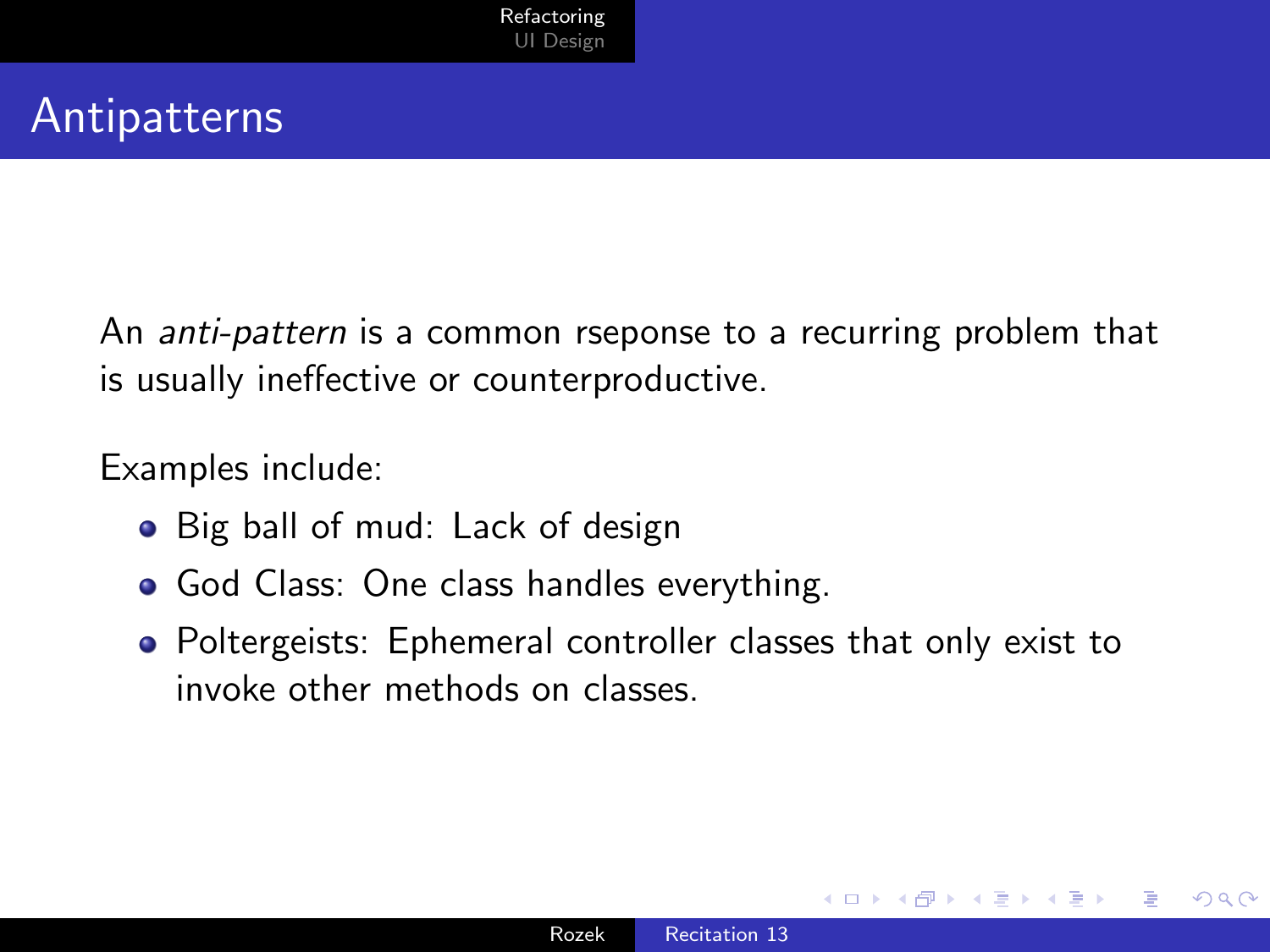## Code Smells

Similar to antipatterns, a code smell indicates potential techincal debt within the codebase.

Five categories of code smells (by Mika Mäntylä):

- **The Bloaters: Components too large to handle.**
- The Object-Orientation Abusers: Not making use of OO features such as polymorphism.
- **The Change Preventers: Hinders further development.**
- The Dispensibles: Unnecessary components that should be removed.
- The Couplers: Captures high dependency between multiple classes.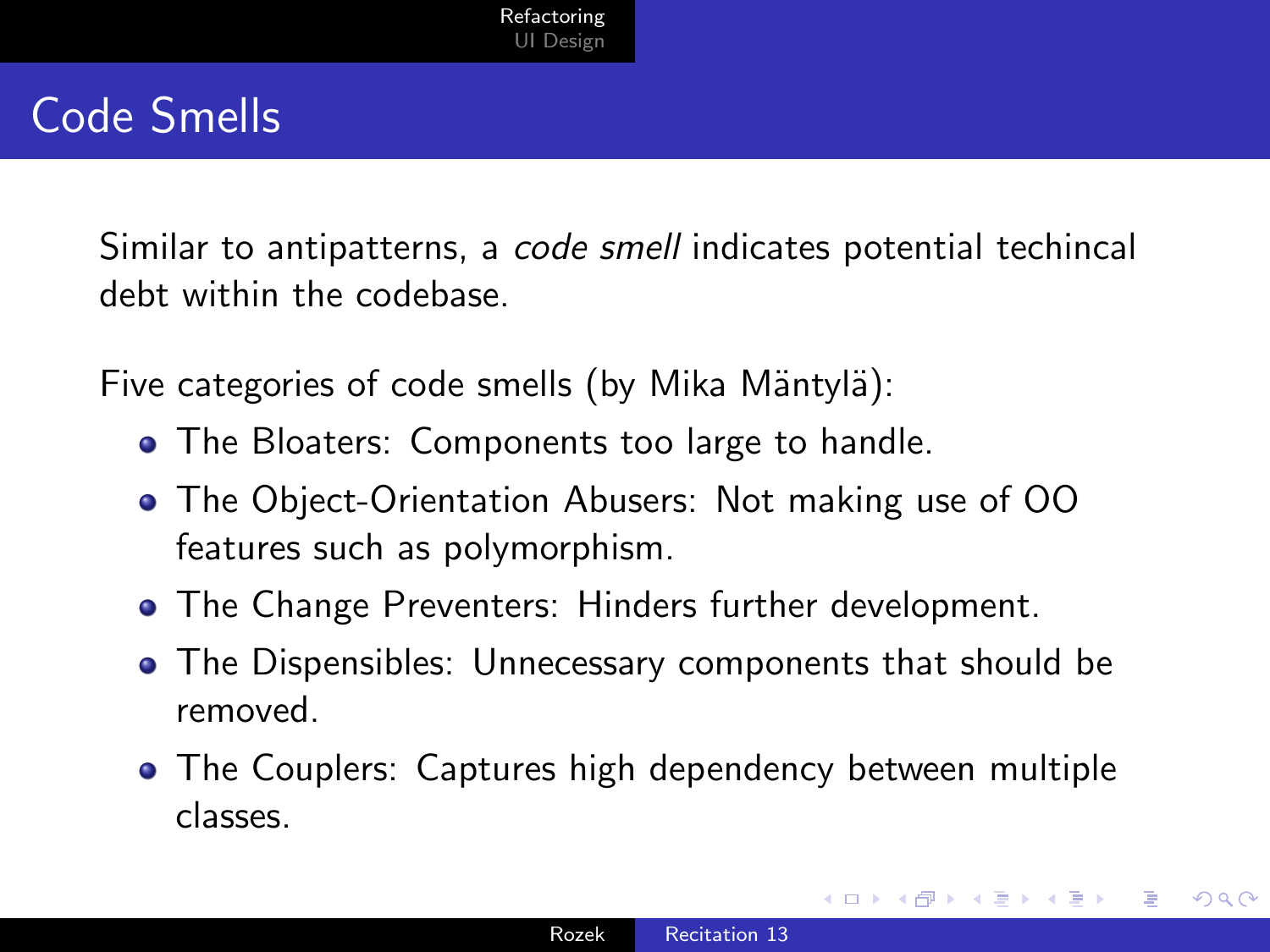#### Example Code Smells

The Bloaters:

- Large Class, Long Parameter List
- Data Clumps: Groups of variables passed around together in a program. It should be an object instead.
- The Object-Orientation Abusers:
	- Refused Bequest: An overriding of a method that is not a true function subtype.

The Change Preventers:

• Shotgun surgery : A single change requires changes to multiple classes.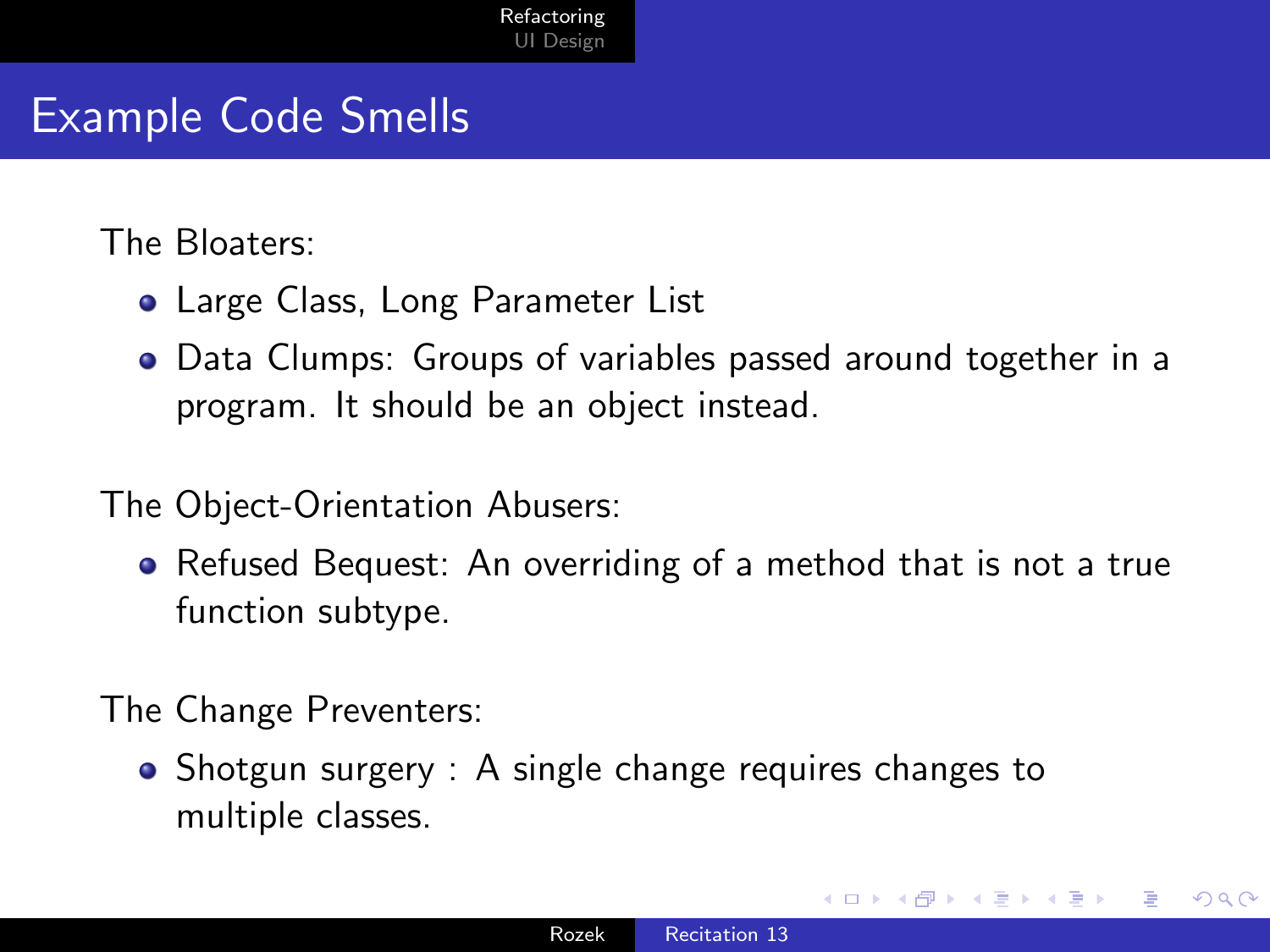#### Example Code Smells

The Dispensibles:

- Duplicated Code, Dead Code
- Lazy class / freeloader: a class that does too little.

The Couplers:

- Feature envy: a class that uses methods of another class excessively.
- Inappropriate intimacy: a class that has dependencies on implementation details of another class.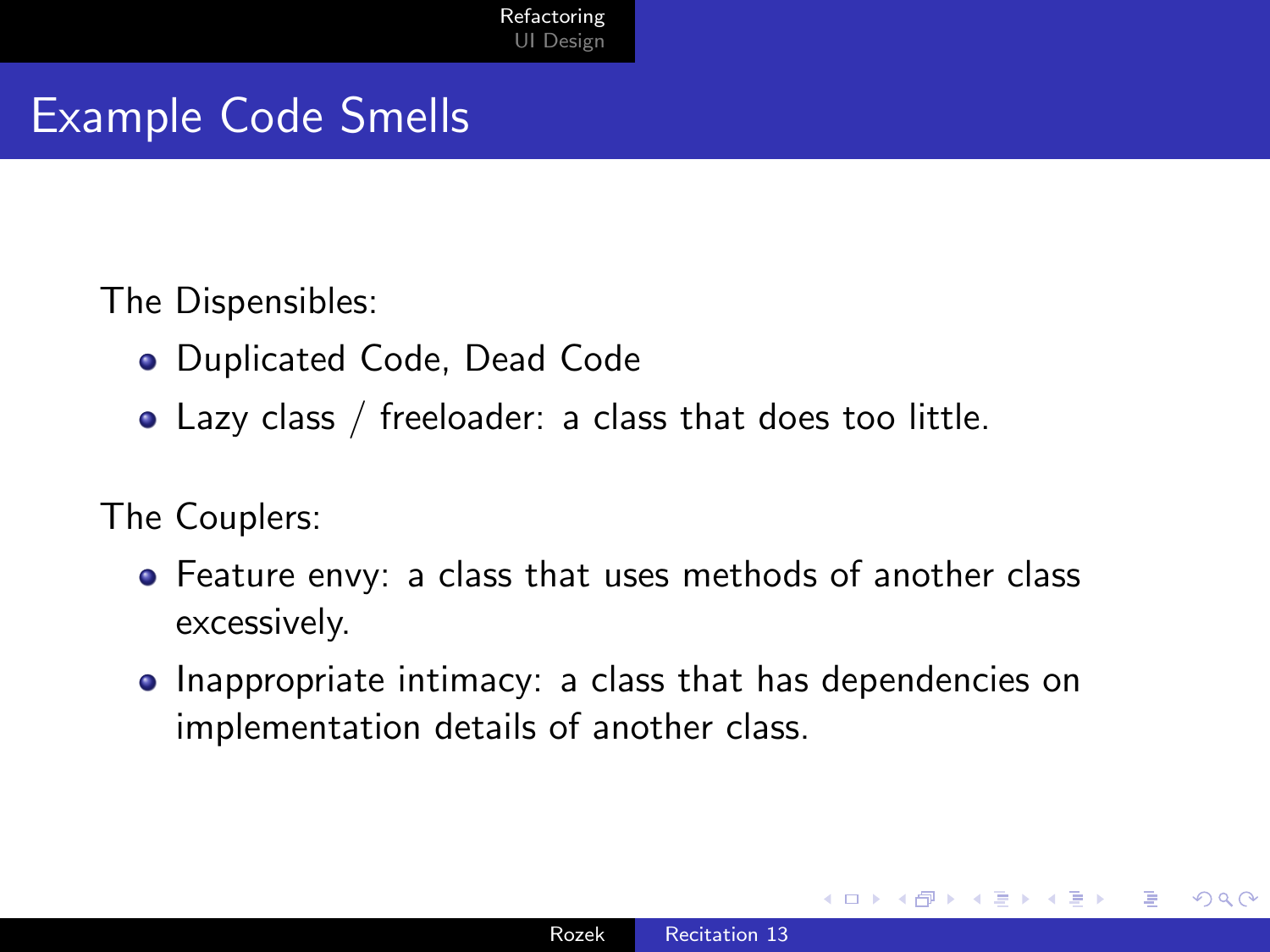### Static Code Analysis

Static code analysis is a methodology of analyzing code without executing it. Commonly called linters, these programs attempt to find bugs, stylistic errors, and code smells.

Examples for Java:

- Checkstyle: Style checking tool.
- Spotbugs: Static analysis tool for fidning bugs.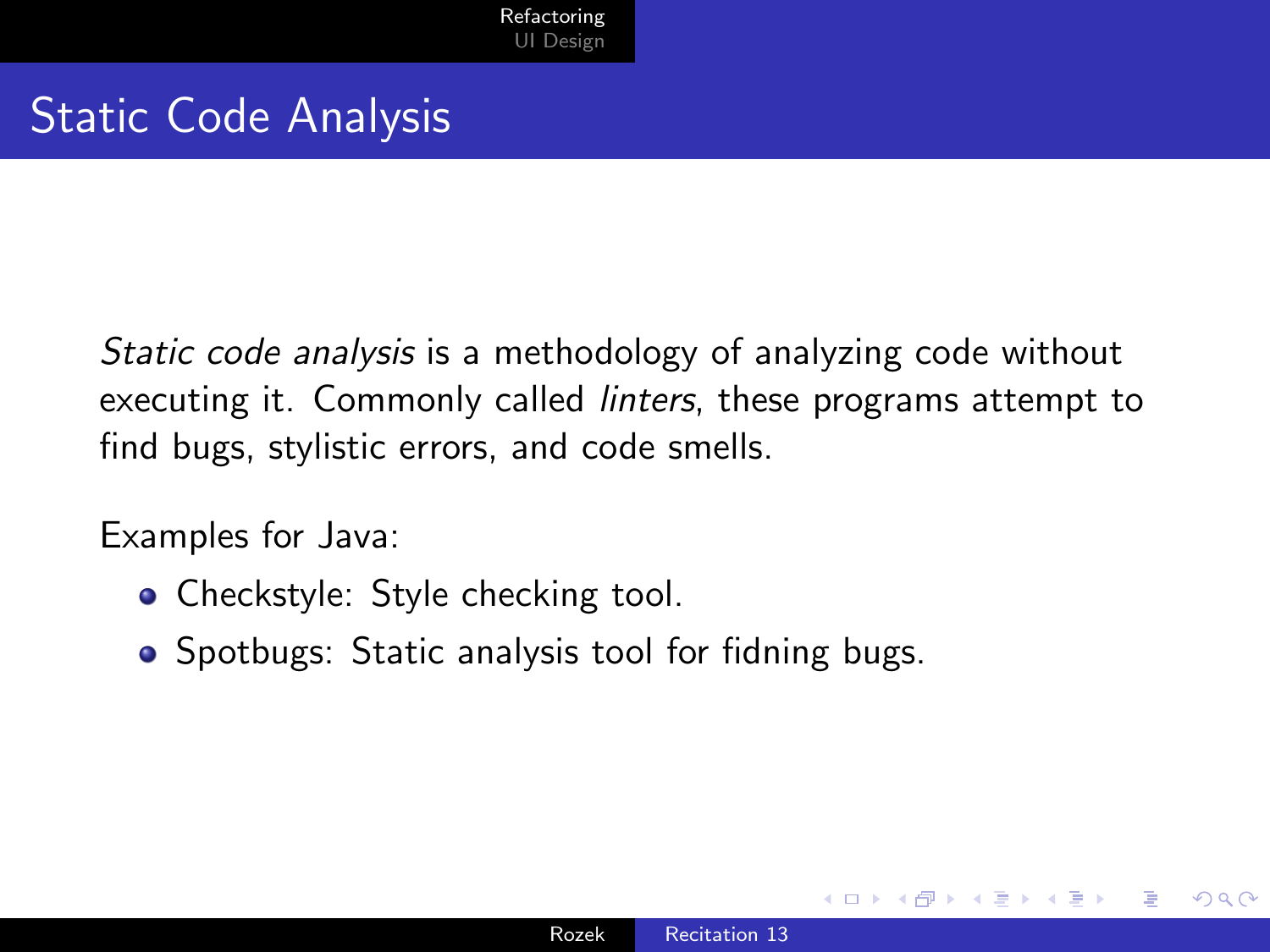# **Refactoring**

Refactoring is the process of restructuring code without changing its behavior.

There are two primary benefits:

- Maintainability: Make it easier to understand.
- Extensibility: Make it easier to modifier in the future.

Refactoring Techniques:

- Extract Method
- **•** Move Method
- Replace temp with query
- Replace type code with State/Strategy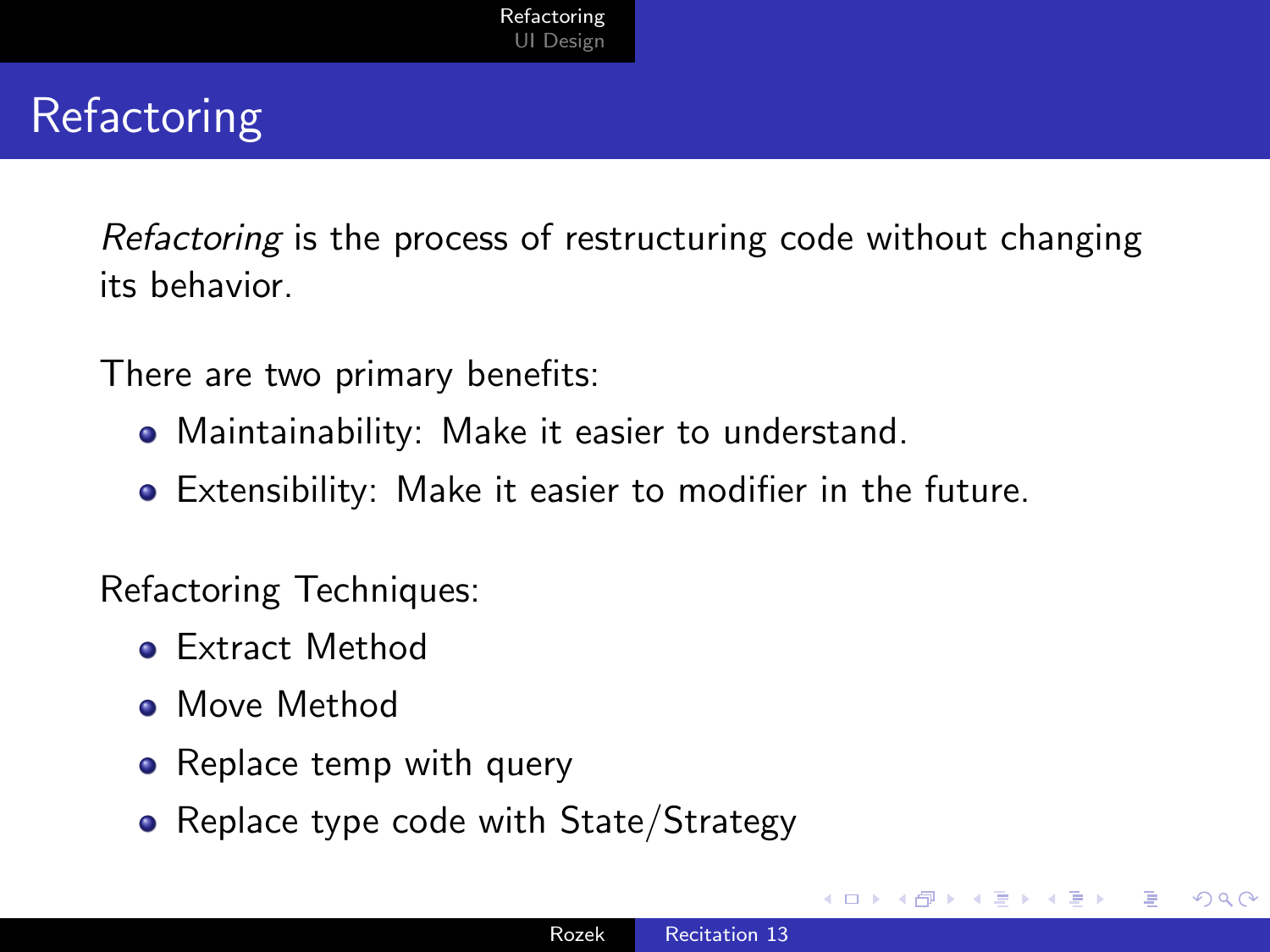#### Refactoring Techniques

The three most common techniques are abstraction, splitting, and relocation.

Splitting involves the breaking apart of large classes or methods.

Relocation involves the renaming or moving of a component up the superclass or subclass.

Abstraction techniques include:

- Encapsulate Field (Getters/Setters)
- **Generalize Type (Generics)**
- Replace Type code with State/Strategy
- Replace conditional with Polymorphism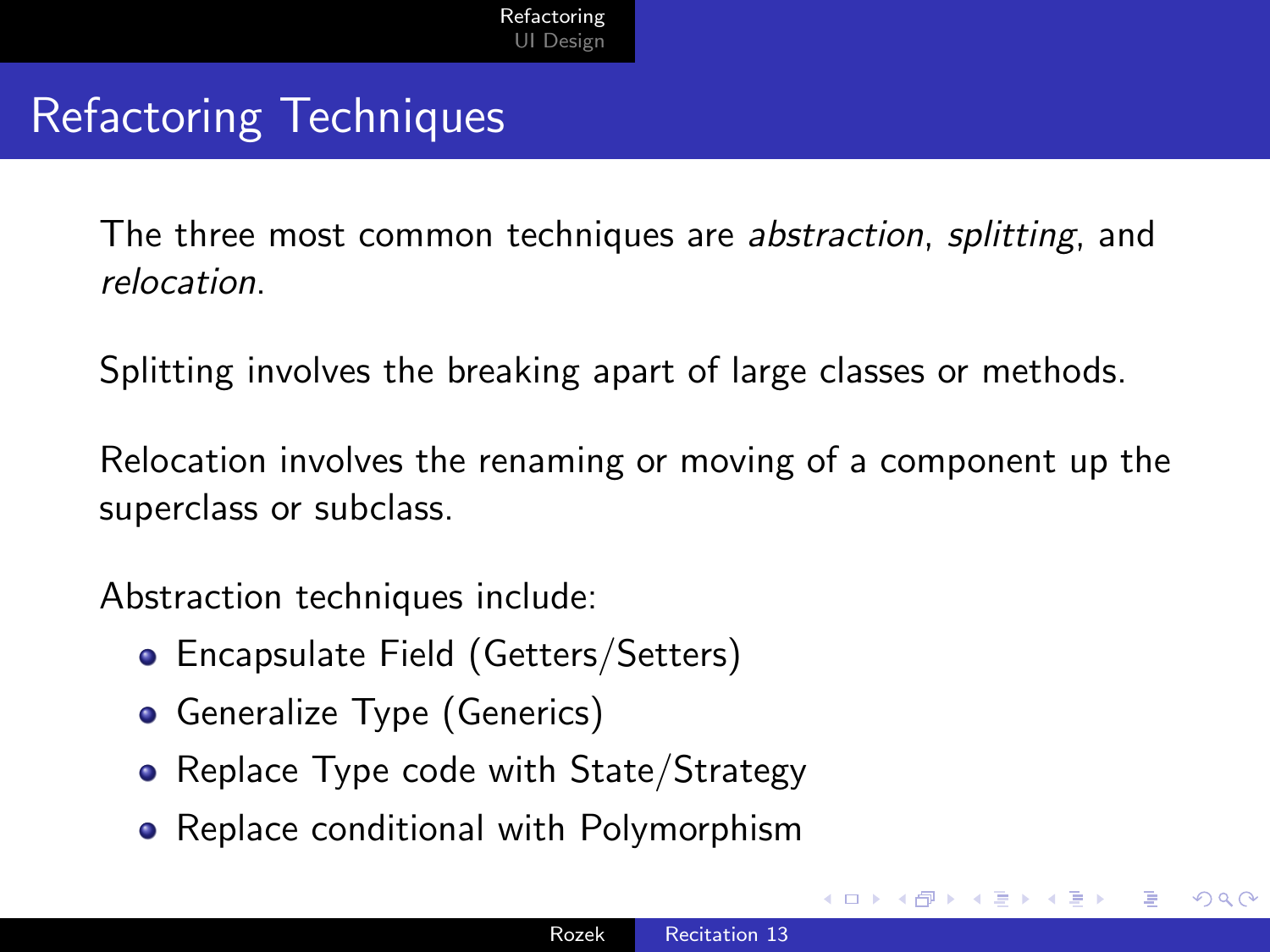### Extract Method

A splitting technique used to break up logical chunks into separate methods.

Approach:

- **4** Create a new method.
- 2 Move the extracted code to the new method.
- <sup>3</sup> Any referenced variables that are not declared in the extracted code, make into a parameter.
- <sup>4</sup> Return parameters that are modified and used after the extracted component.
- **•** Replace the extracted code with a method call.
- **6** Compile and test.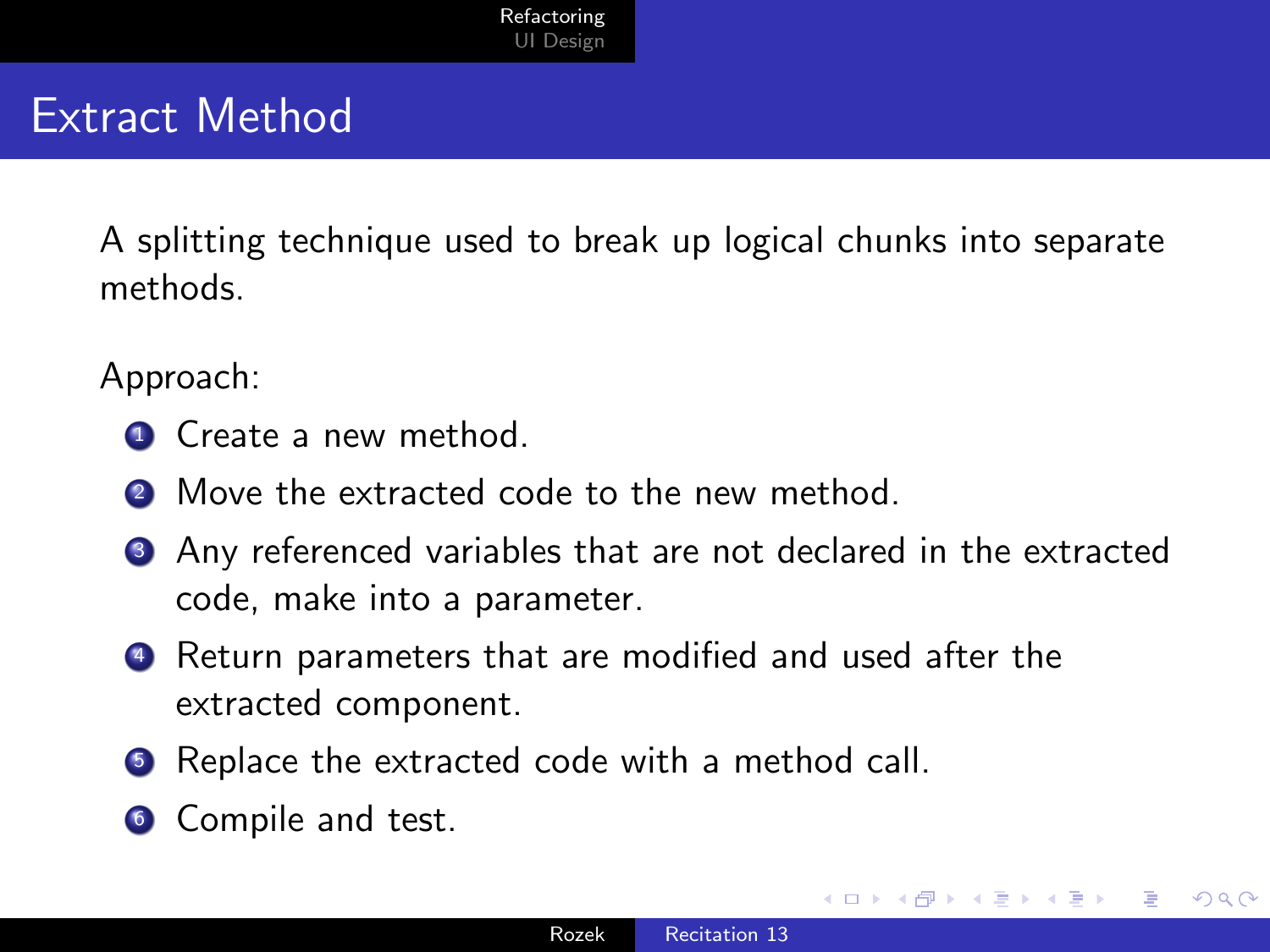#### Move Method

A relocation technique used to decouple classes and move a method to a more appropriate location.

Approach:

- **1** Declare the method in the target class.
- 2 Appropriately copy the code from the source class to the target class.
- <sup>3</sup> Do take note of the (sub/super)-classes to capture all declarations of the method.
- **4** Turn the original method to a delegating method.
- **6** Compile and test.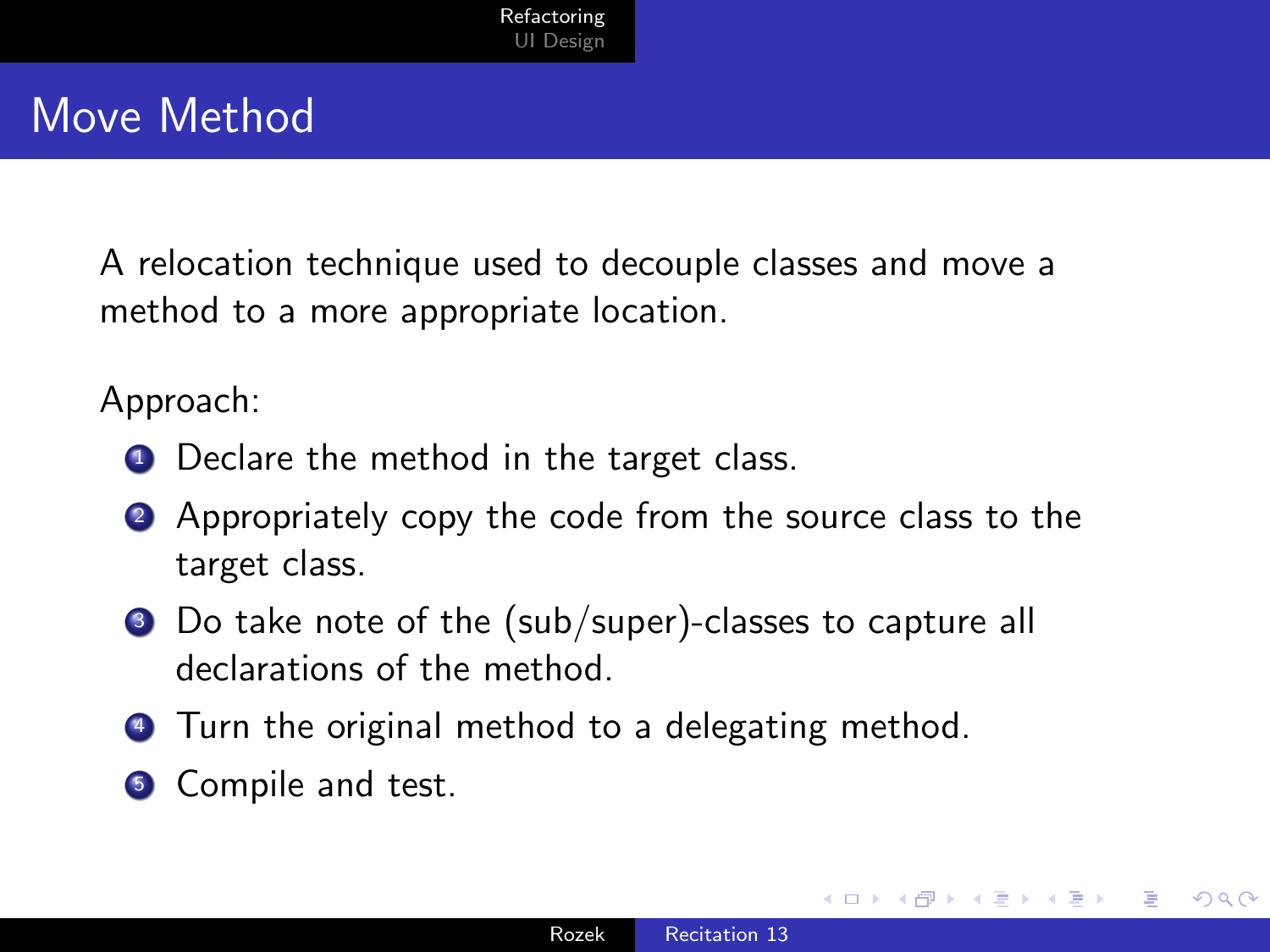#### Replace Temp with Query

A splitting technique that deals with side calculations and making it so that temporary variables are not inappropriately reused.

Approach:

- **1** Identify the temporary variable representing a side calculating.
- <sup>2</sup> Declare the type as final
- **3** Capture the calculation of that variable into a method (which we call query). Replace all occurrences of the side calculation with the query.
- <sup>4</sup> Note that the query method should be free of side effects.
- **6** Compile and test.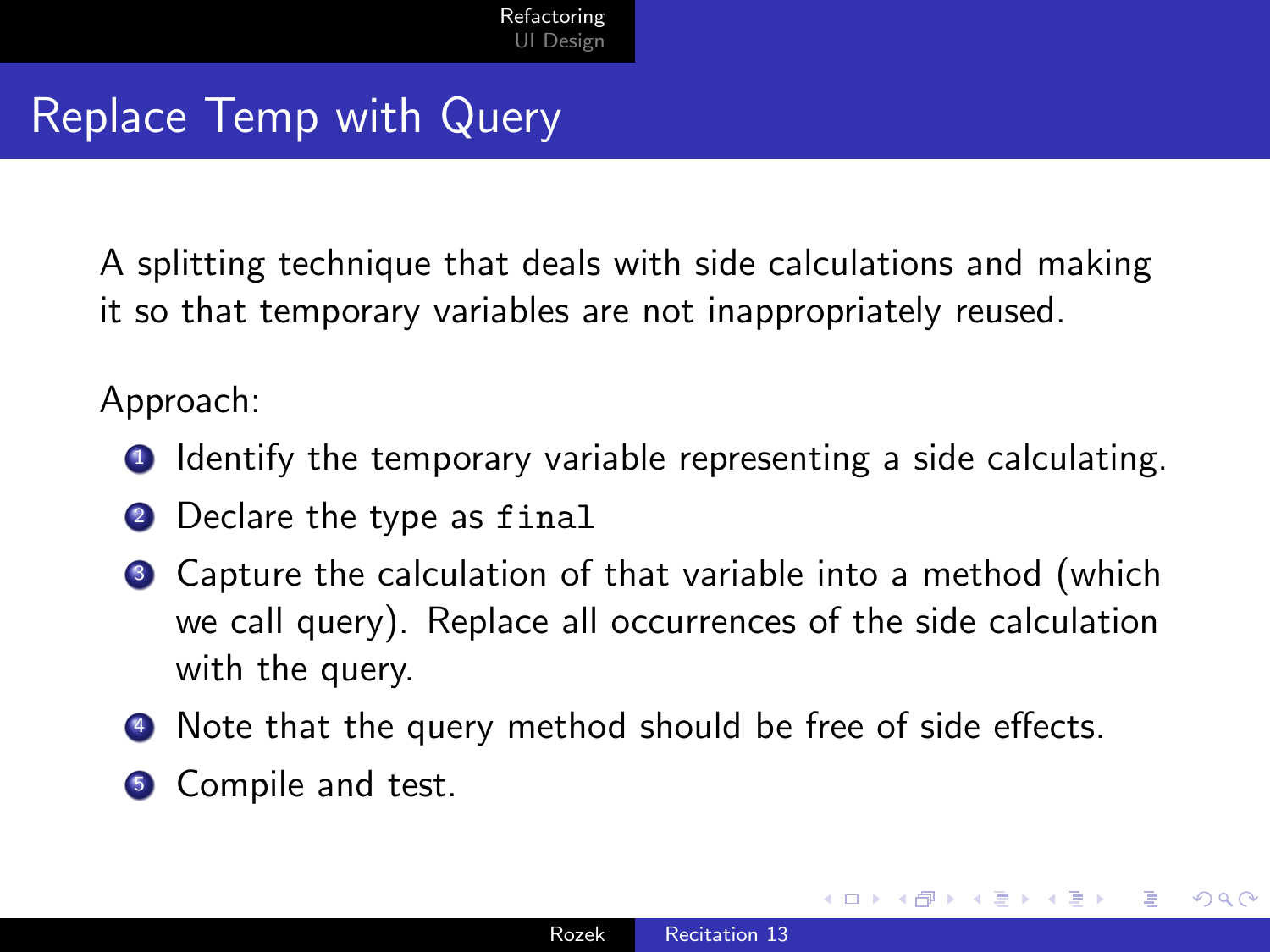#### State Design Pattern

A state design pattern is commonly used to have behavior differ depending on some state.

Useful for when:

- Creating subclasses are not ideal.
- Objects may change between multiple states throughout runtime.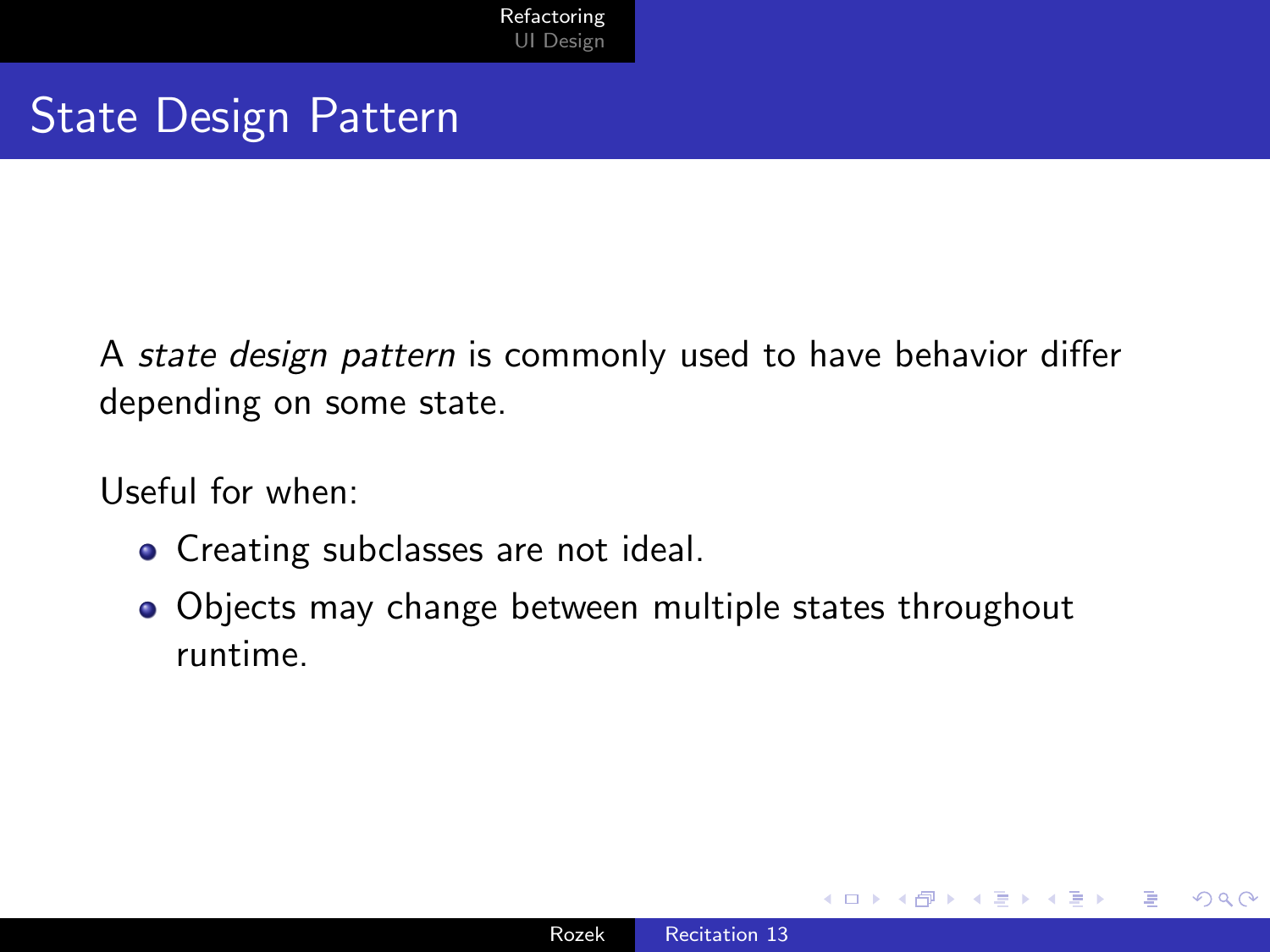## State Design Pattern Usage

Transform:

```
public class Person {
   private String name;
   private int mood;
}
```
To:

public class Person { private String name; private MoodType mood; }

 $200$ 

MoodType would then be an abstract class which is extended for each type of mood.

> Commonly used with the "Replace conditional with Polymorphism" technique.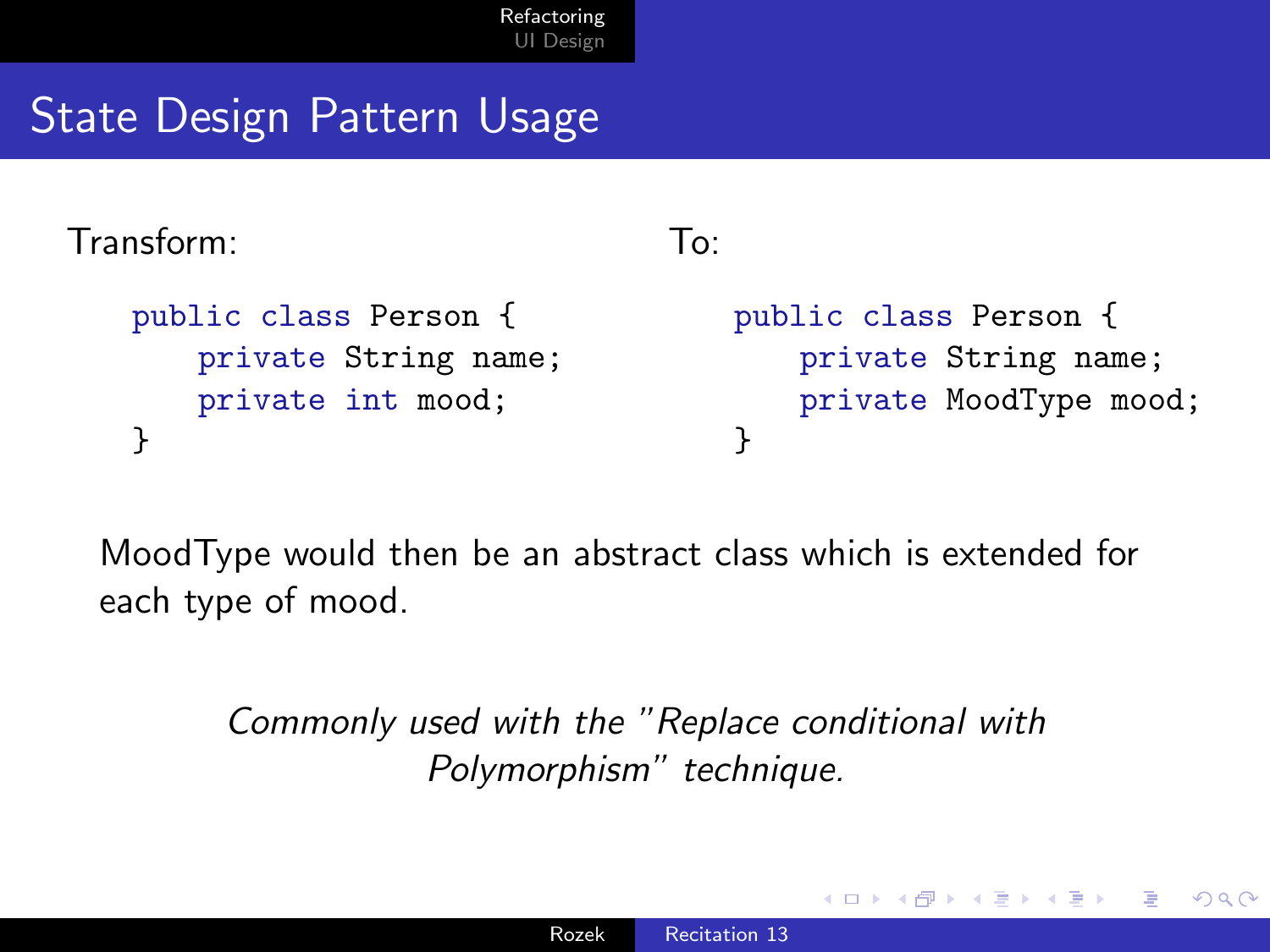[Refactoring](#page-2-0) [UI Design](#page-15-0)

#### <span id="page-15-0"></span>UI Design



イロメ イ団 メイモメ イモメー

重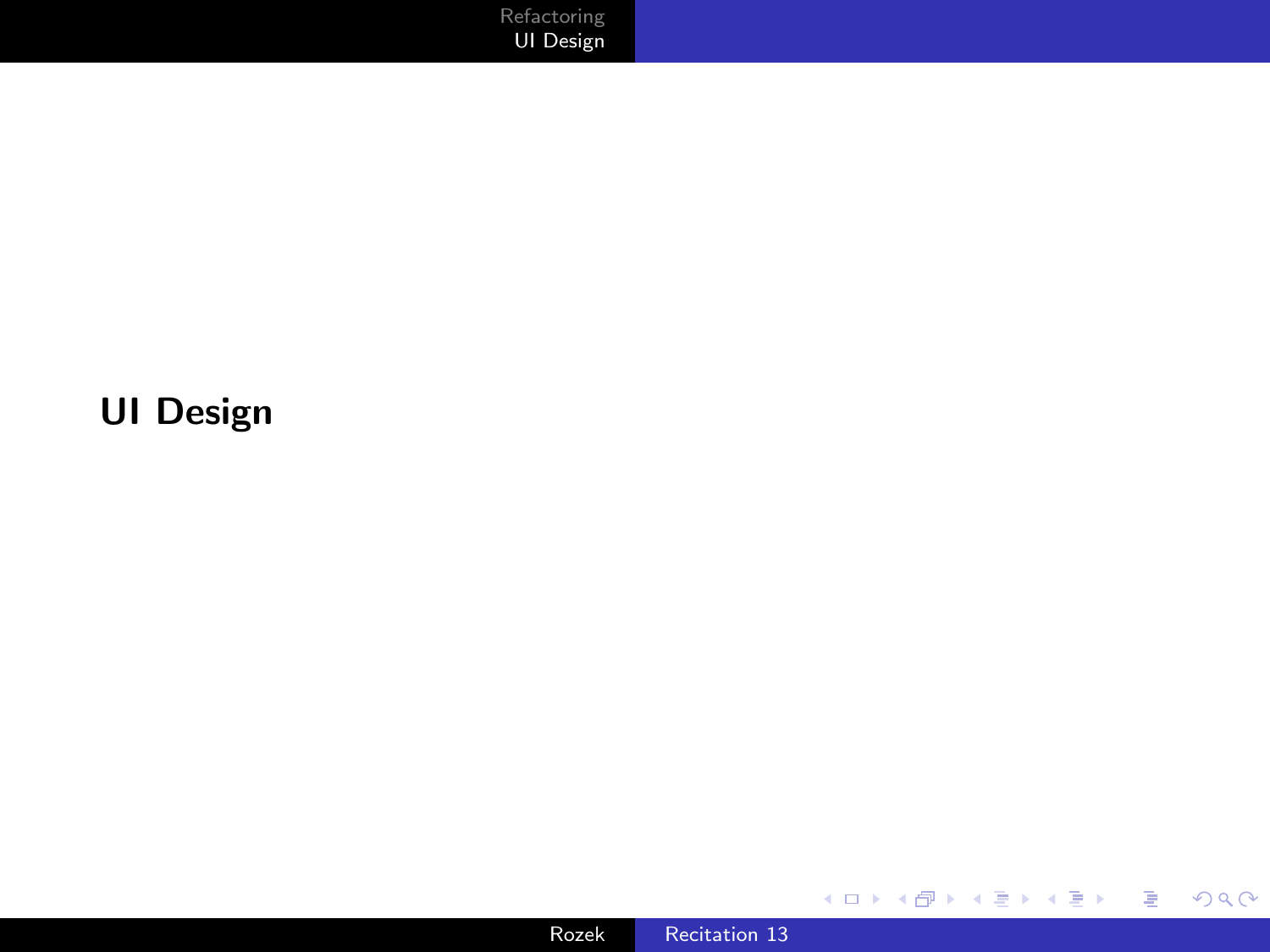#### Usability

Usability captures the capacity for a system to allow users to perform tasks safely, effectively, and efficiently while enjoying the experience.

 $299$ 

∍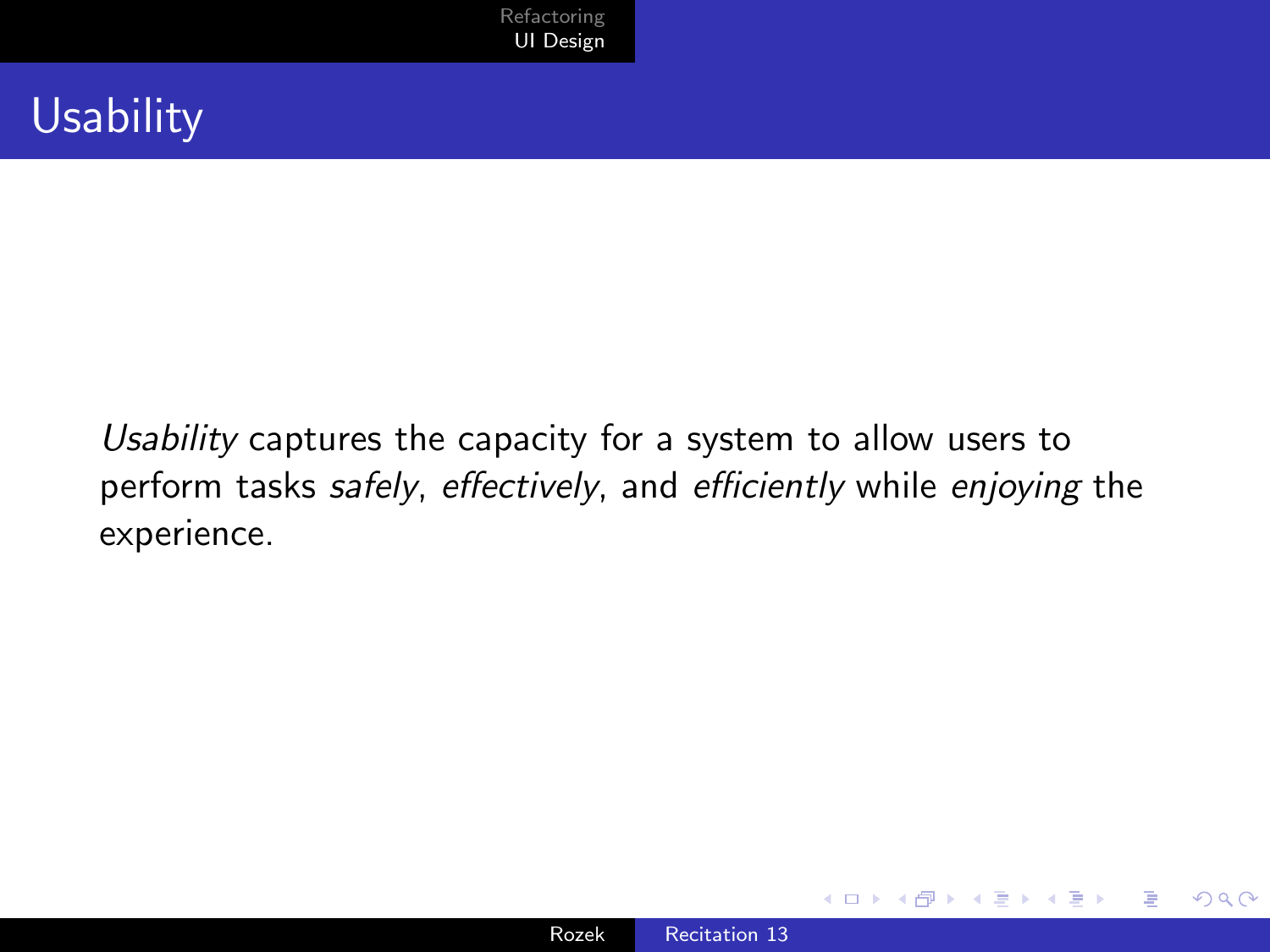## Components of Usability

From Jakob Nielsen:

- Learnability: How easy is it to accomplish basic tasks on first encounter?
- Efficiency: Once users have learned the design, how quickly can they perform tasks?
- Memorability: When users return to the design after a period of not using it, how easily can they re-establish proficiency?
- Errors: How many errors do users make, how severe are these errors, and how easily can they recover from the errors?
- Satisfaction: How pleasant is it to use the design?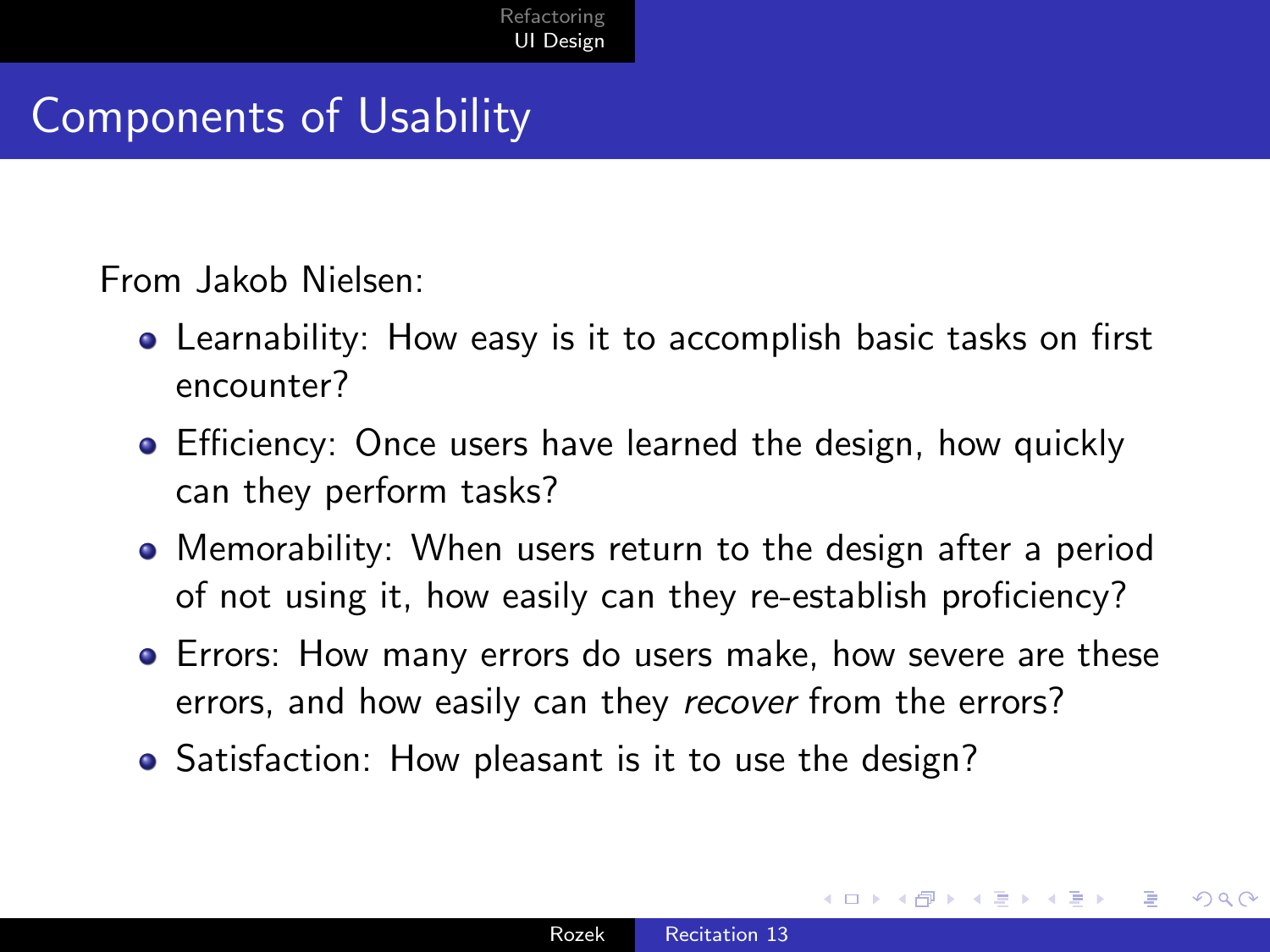## Extra Components

The US government in addition to the ones in the last slide also include:

- Desirable: Image, identity, brand, and other design elements are used to evoke emotion and appreciation
- Findable: Content needs to be navigable and locatable onsite and offsite
- Accessible: Content needs to be accessible to people with disabilities
- Credible: Users must trust and believe what you tell them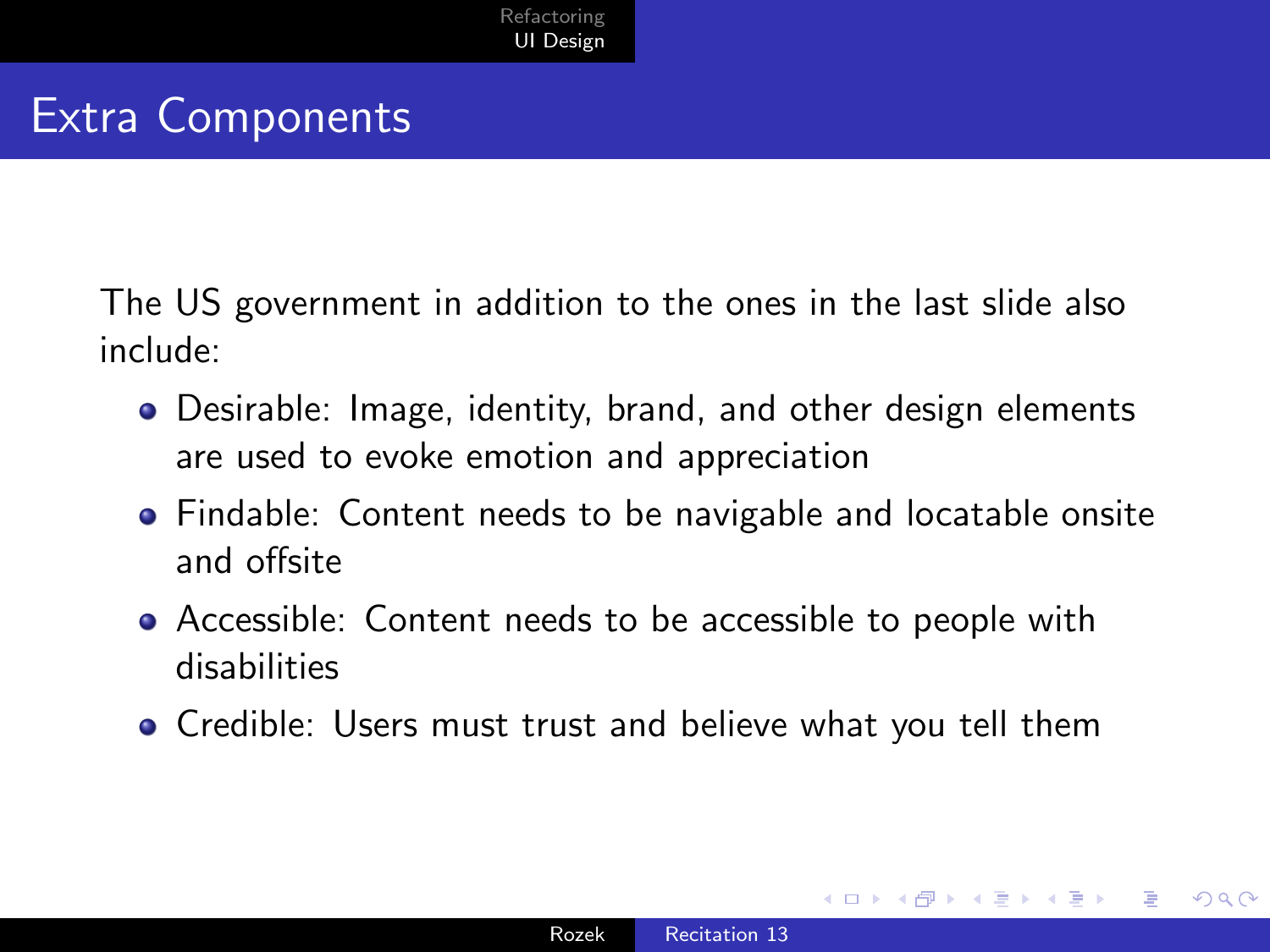## Learnability & Memorability

Learnability:

- People normally do not learn a complete interface before using it.
- Aim for consistent design and behavior.

Memorability:

- Use common terminology. Avoid jargon.
- Use icons wisely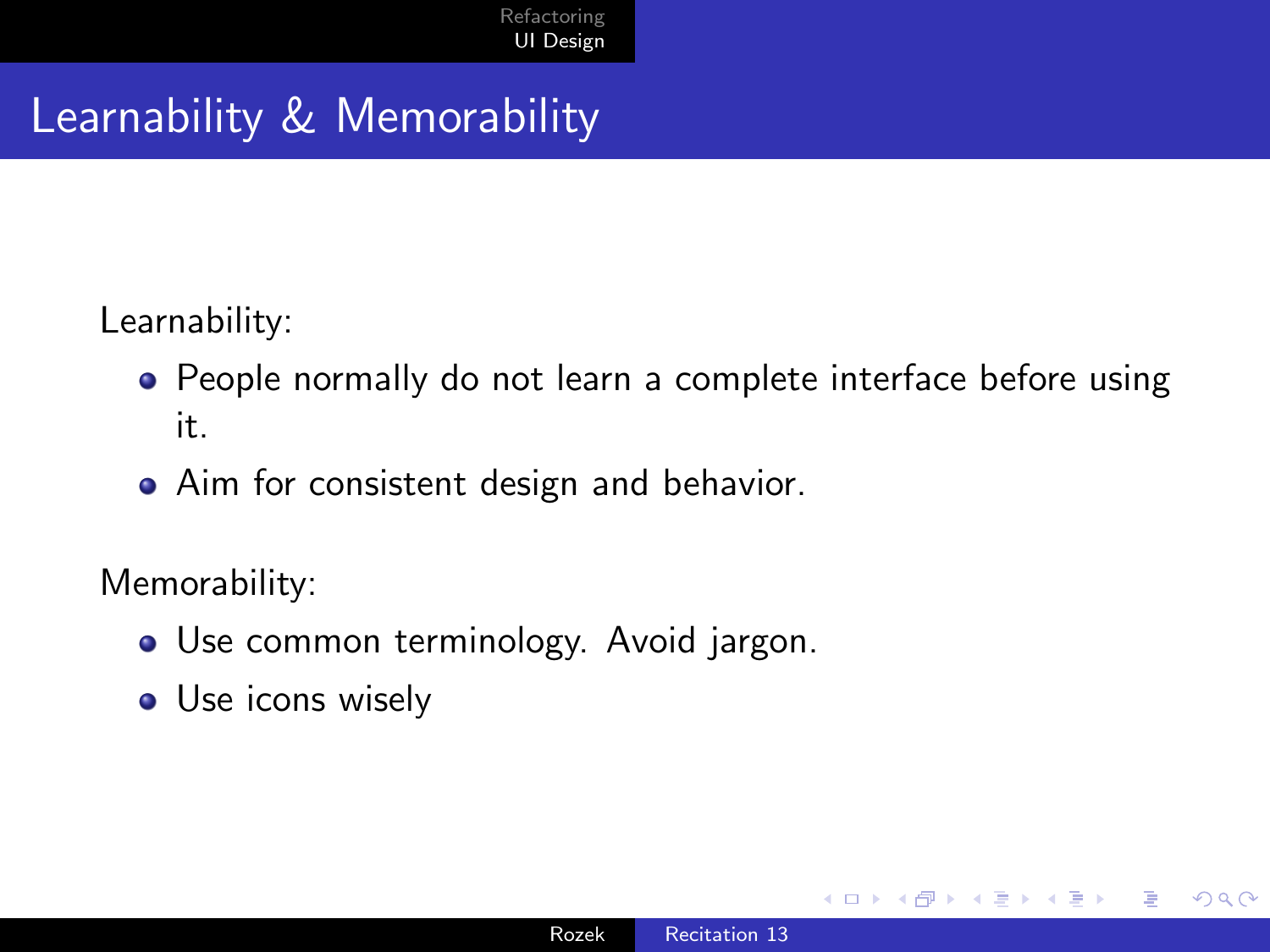

- Avoid mode errors.
- Use confirmation windows sparingly.
- Are errors few and recoverable?
- Add an undo option.

 $\sim$   $\sim$ 

 $299$ 

∍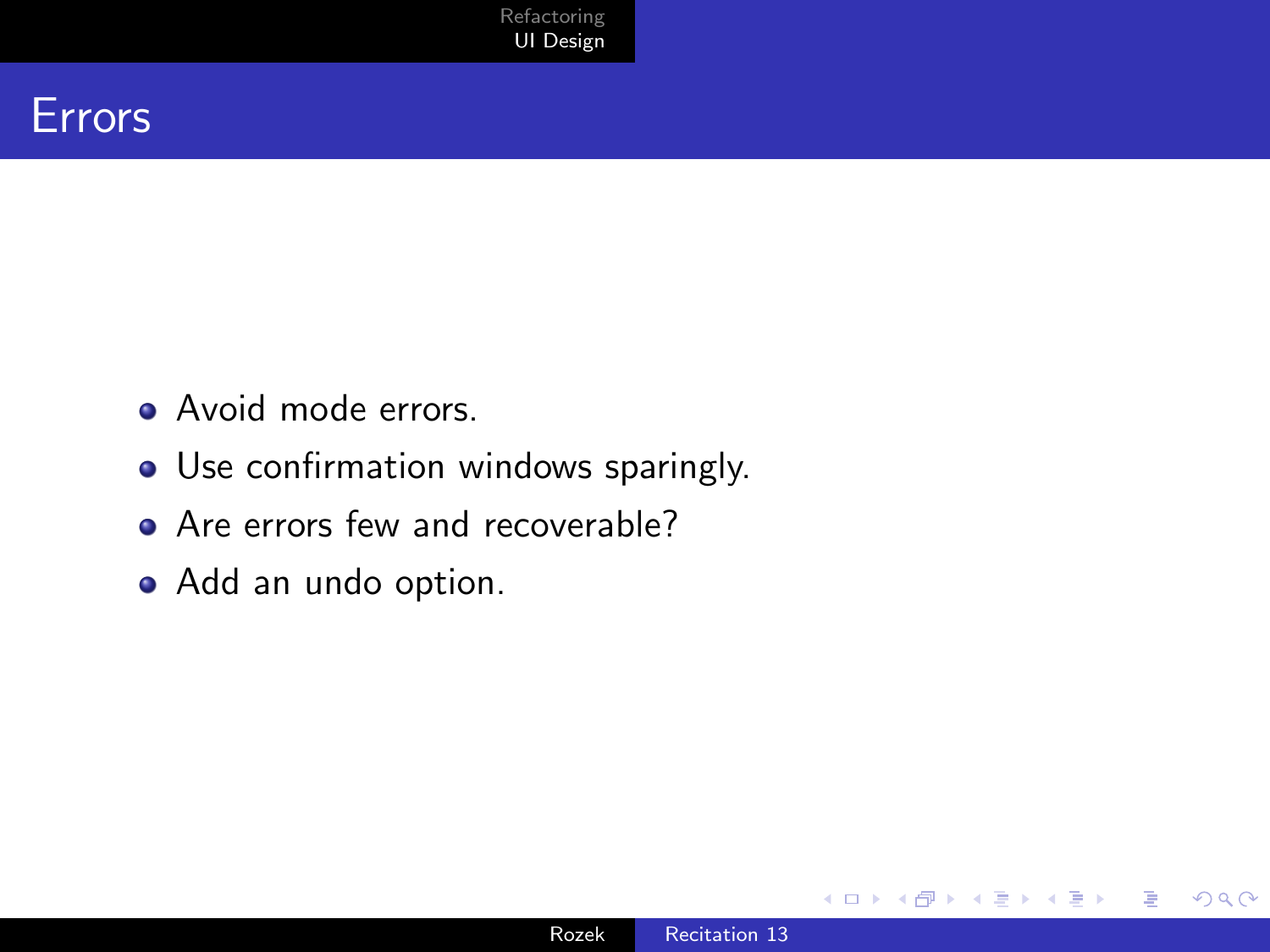Fitt's Law is a predictive model of human movement used to model the act of pointing.

Intuitively the time it takes to move to the target area is a function of the ratio between the distance of the target and the width of the target.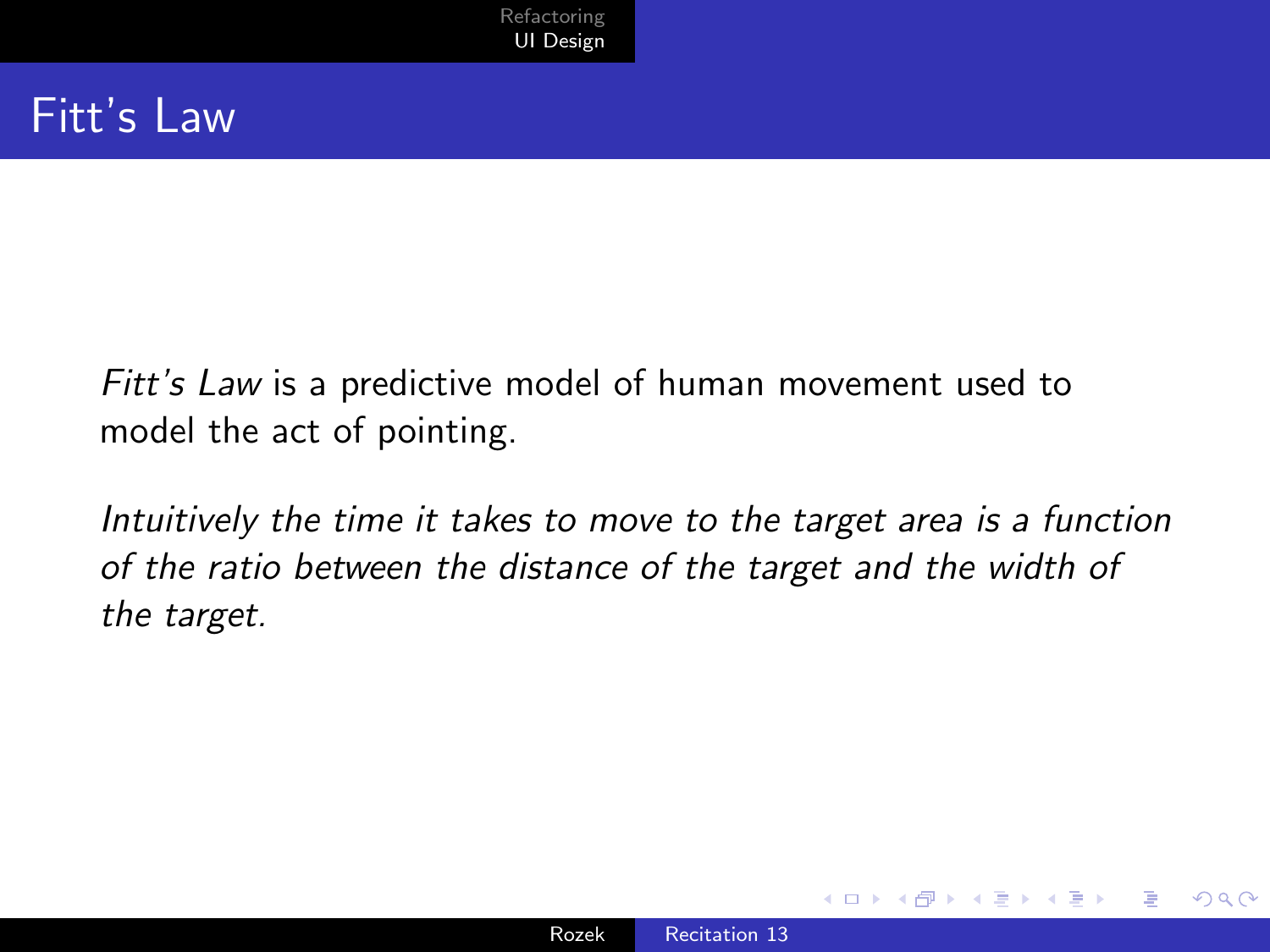## **Efficiency**

- Try to minimize the number of clicks needed to perform an action.
- Avoid deep hierarchies.
- Make important targets big and nearby
- Provide shortcuts

 $\Omega$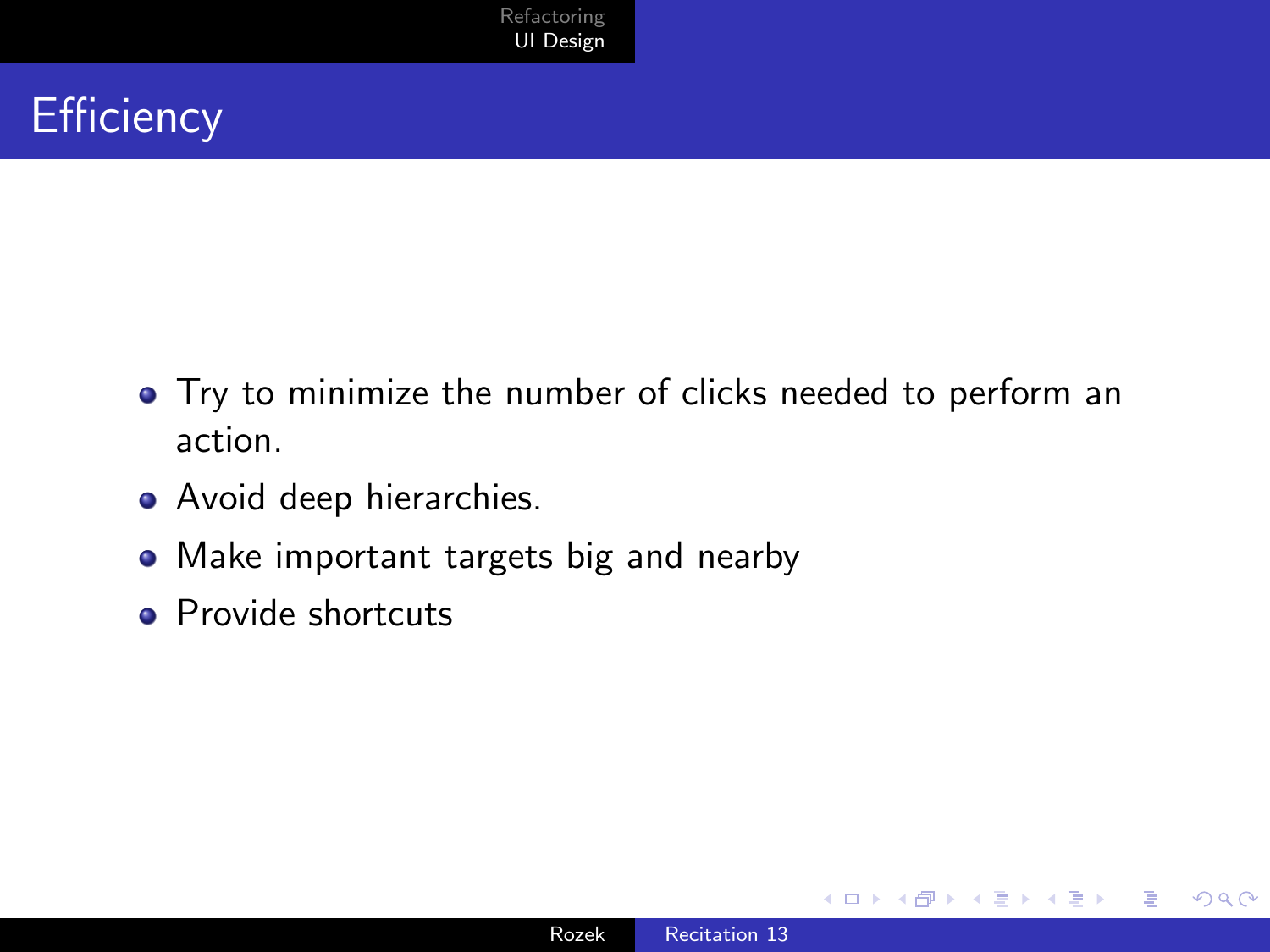#### Human Perception

- Response time of less than 100ms feels instantaneous
- 10fps is enough to perceive an image as moving.
- 8% of all males are red-green color blind.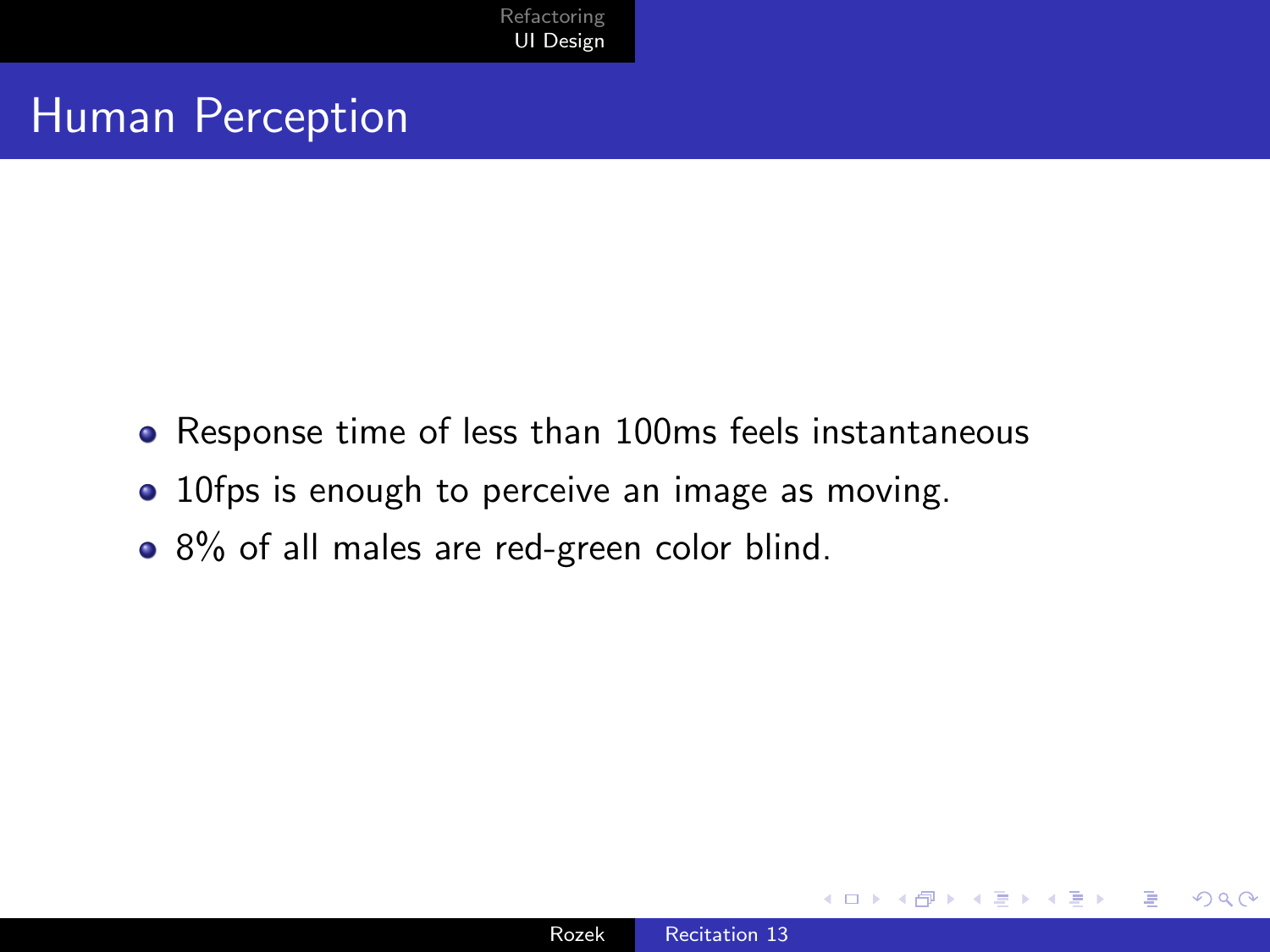## **Satisfaction**

- Make system state visible
- Give prompt feedback (less than 100ms)
- Look "modern"

∢⊡

 $299$ 

∍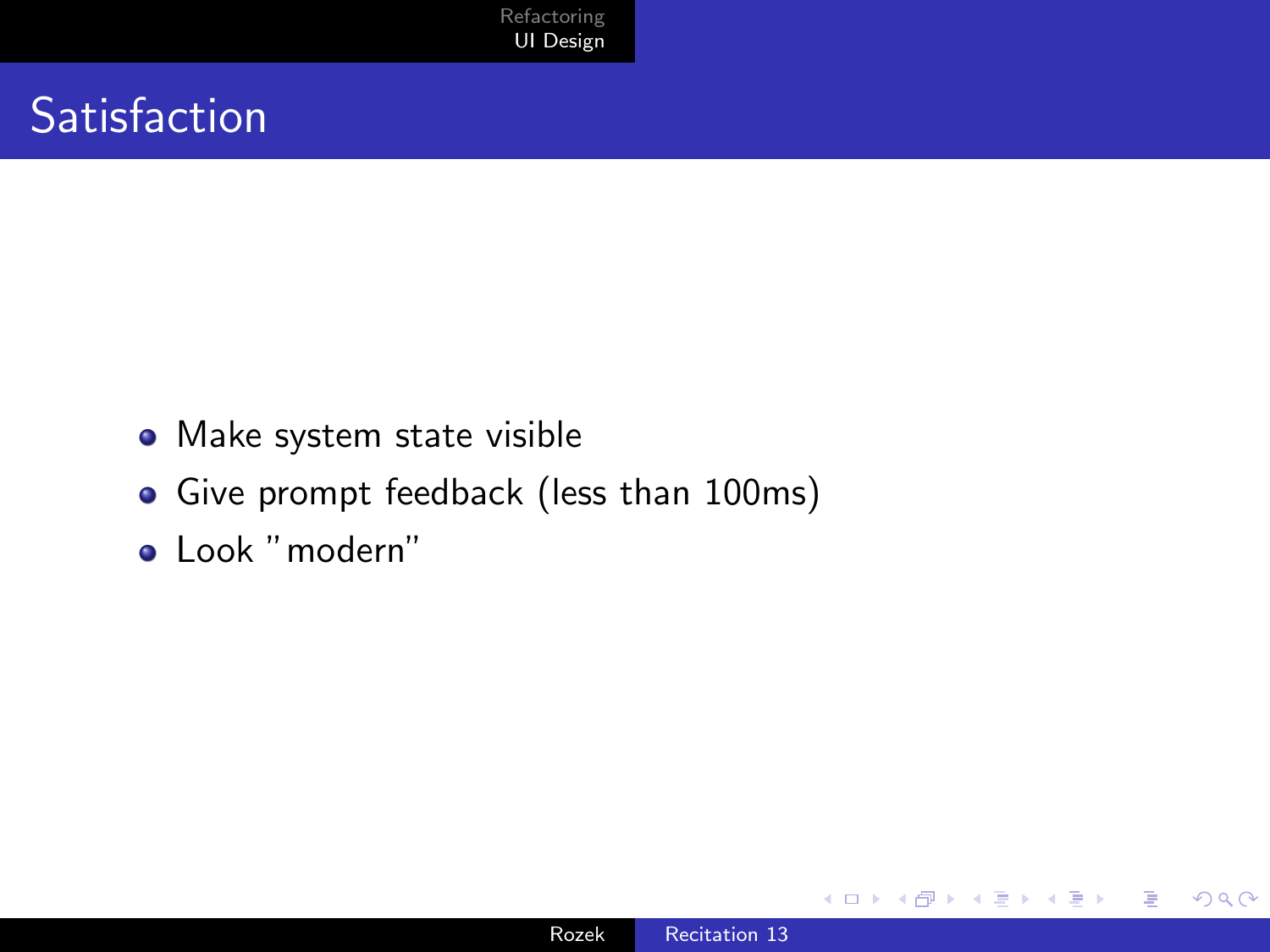# Prototyping

A prototype is a draft version that allows users to explore ideas and features before investing time and money into more permanent development.

- A proof-of-principle prototype serves to verify some key functional aspects of the intended design, but usually does not have all the functionality of the final product.
- A working prototype represents all or nearly all of the functionality of the final product.
- A visual prototype represents the size and appearance, but not the functionality, of the intended design.
- A functional prototype captures both function and appearance of the intended design, though it may be created with different techniques and even different scale from final design.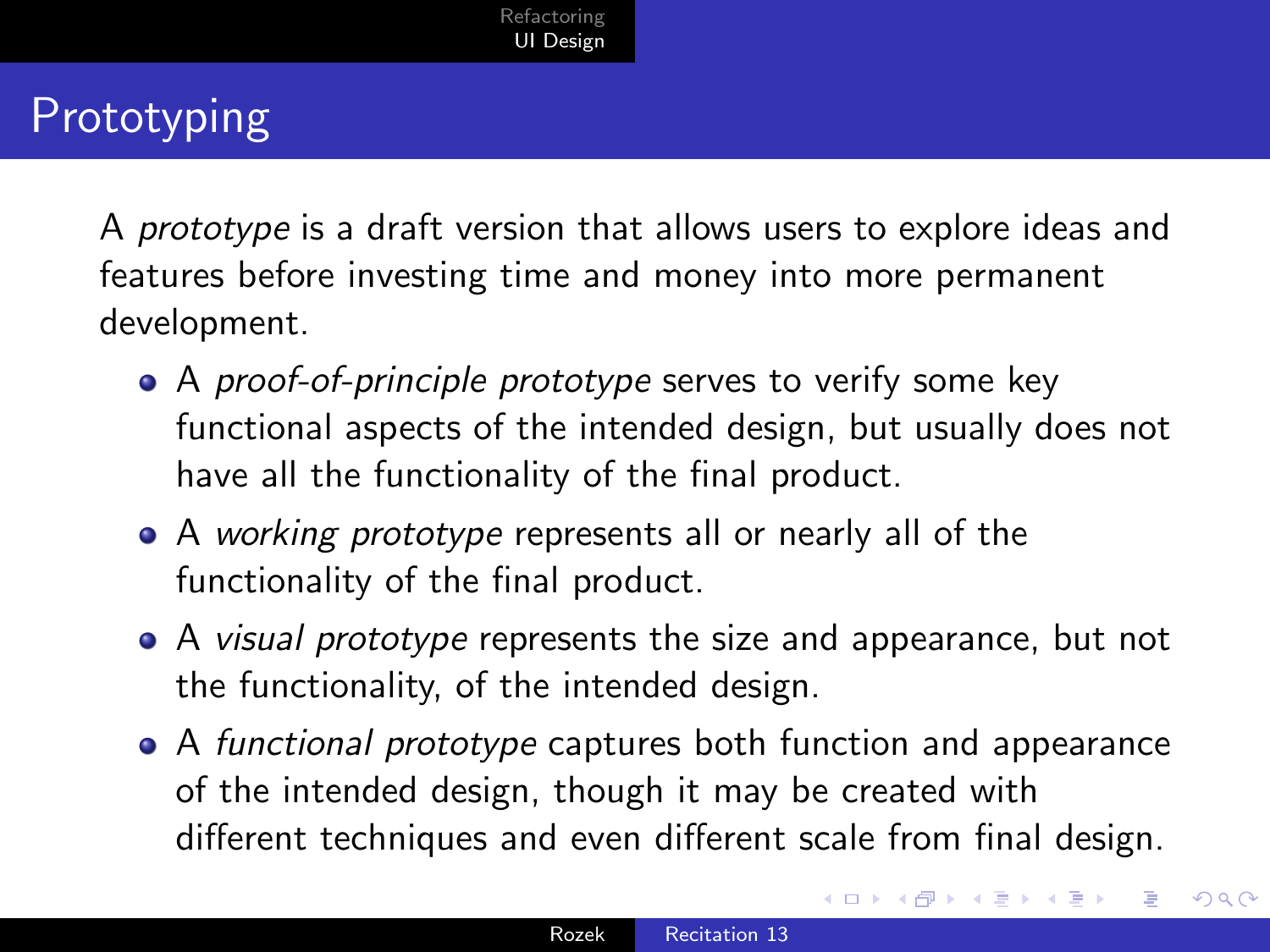## User Testing

- Start with a prototype
- Write up a few representative tasks
- Find a few representative users
- Watch them do tasks with the prototype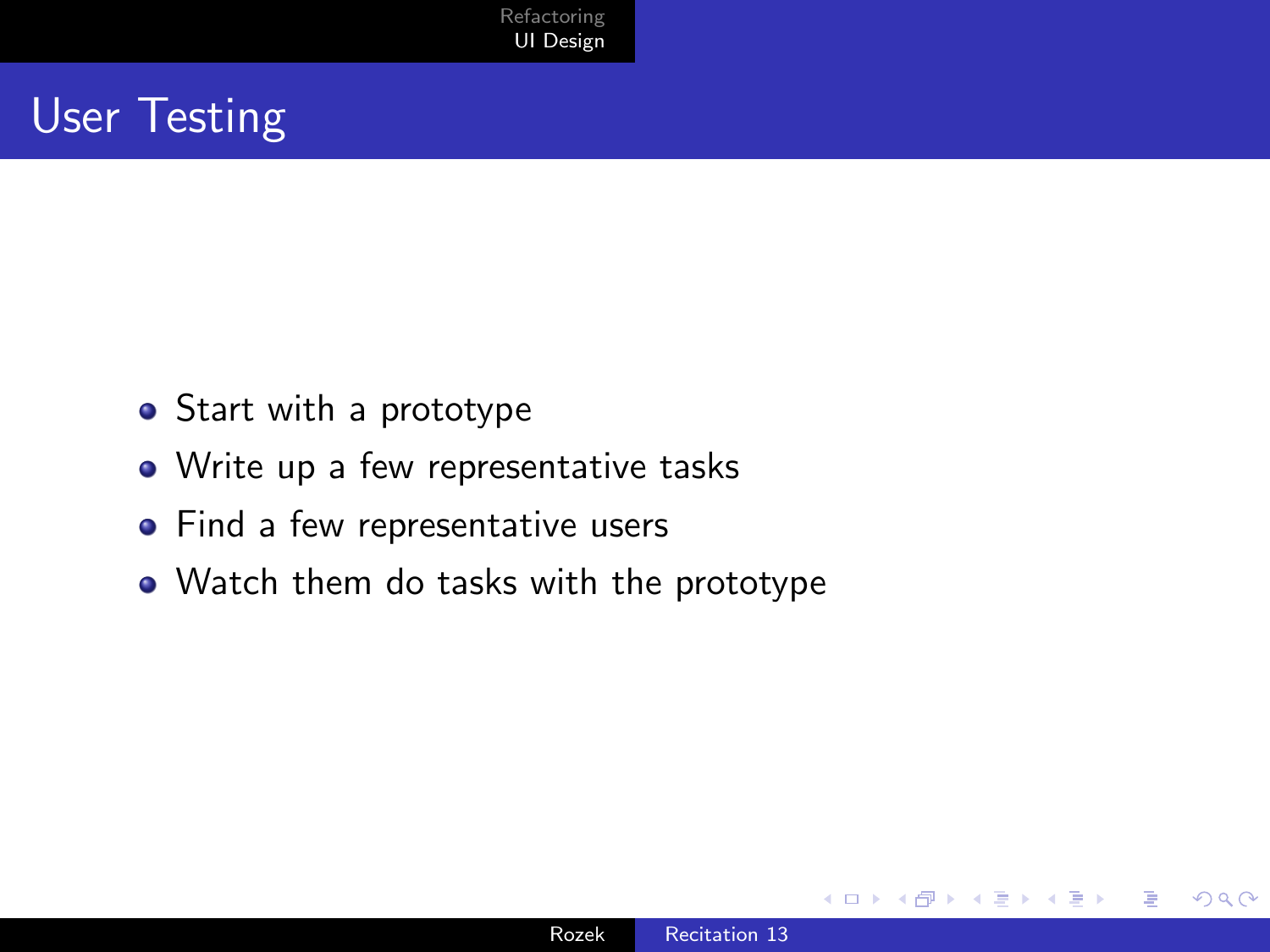#### How to watch users

- **Brief the user first**
- Ask the user to think out loud
- Don't talk or make faces during their tasks.
- Take notes of any confusions or non-optimality.